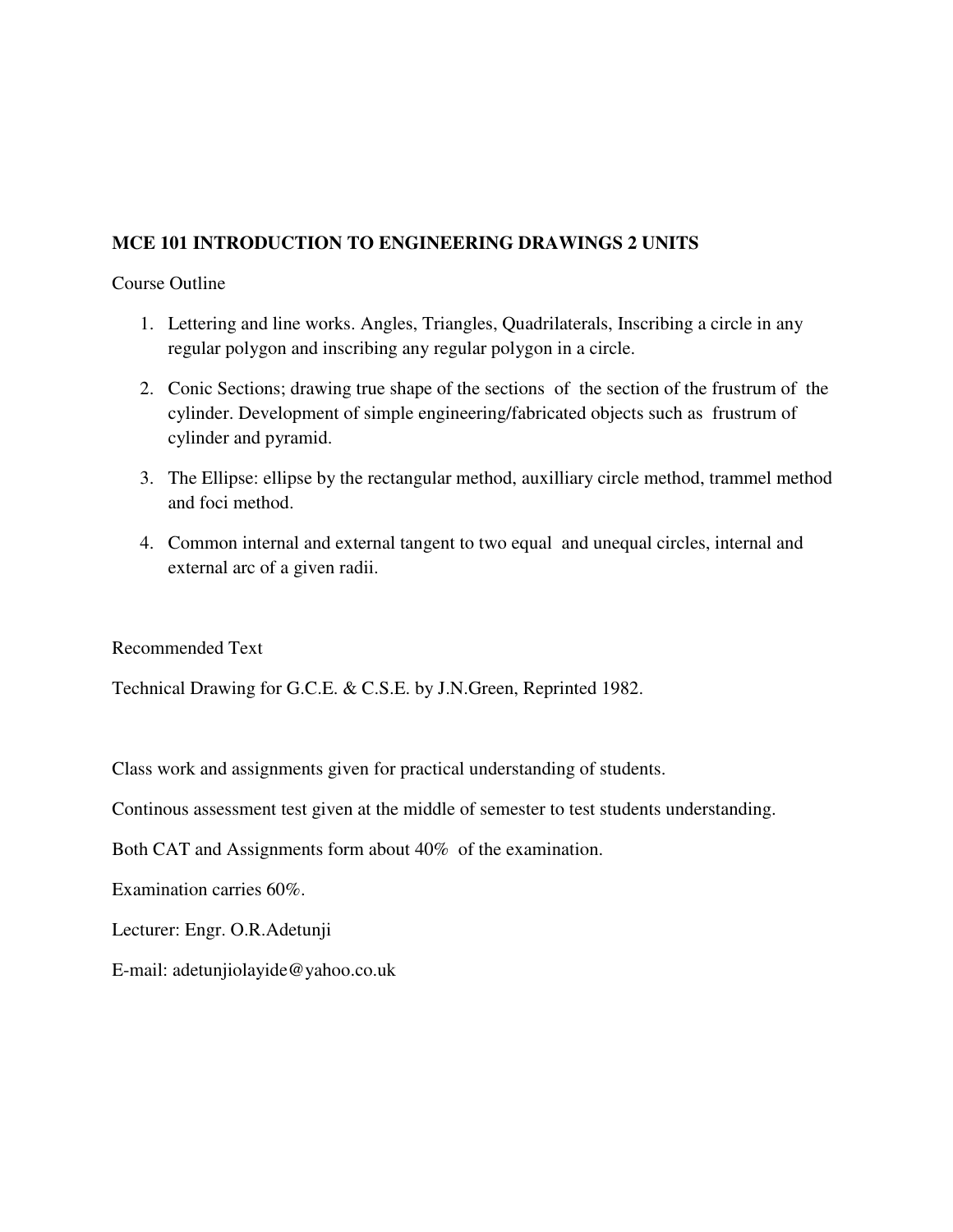### **1.0 LETTERING**

-use of ruler and light pencil to produce plan and clear figures.

A B C D E F G H I J K L M N O P Q R S T U V W X Y Z

1 2 3 4 5 6 7 8 9 0

Types of lines

Thick line for outlines

Thin line; dimension line, projection line, construction line, construction line and hatching line.—

Thin short dashes for hidden details ………..

Thin long chain for centre lines, pitch circle, path line  $\frac{1}{\sqrt{2}}$ 

Thick long chain for cutting planes and viewing planes  $= = =$ 

www.www.www.www.www.www.www.www. Ruled line and short zig-zags for long break lines

Thick wavy line for short break lines and irregular boundry

, principala a la procesa de la procesa de la procesa de la procesa de la procesa de la procesa de la procesa<br>1 

- 1.1. Line Work
- 1.2. To bisect a given line
- 1.3. To construct a perpendicular at a given point on a straight line.
- 1.4. To construct a perpendicular at the end of a given line.
- 1.5. To draw a parallel line.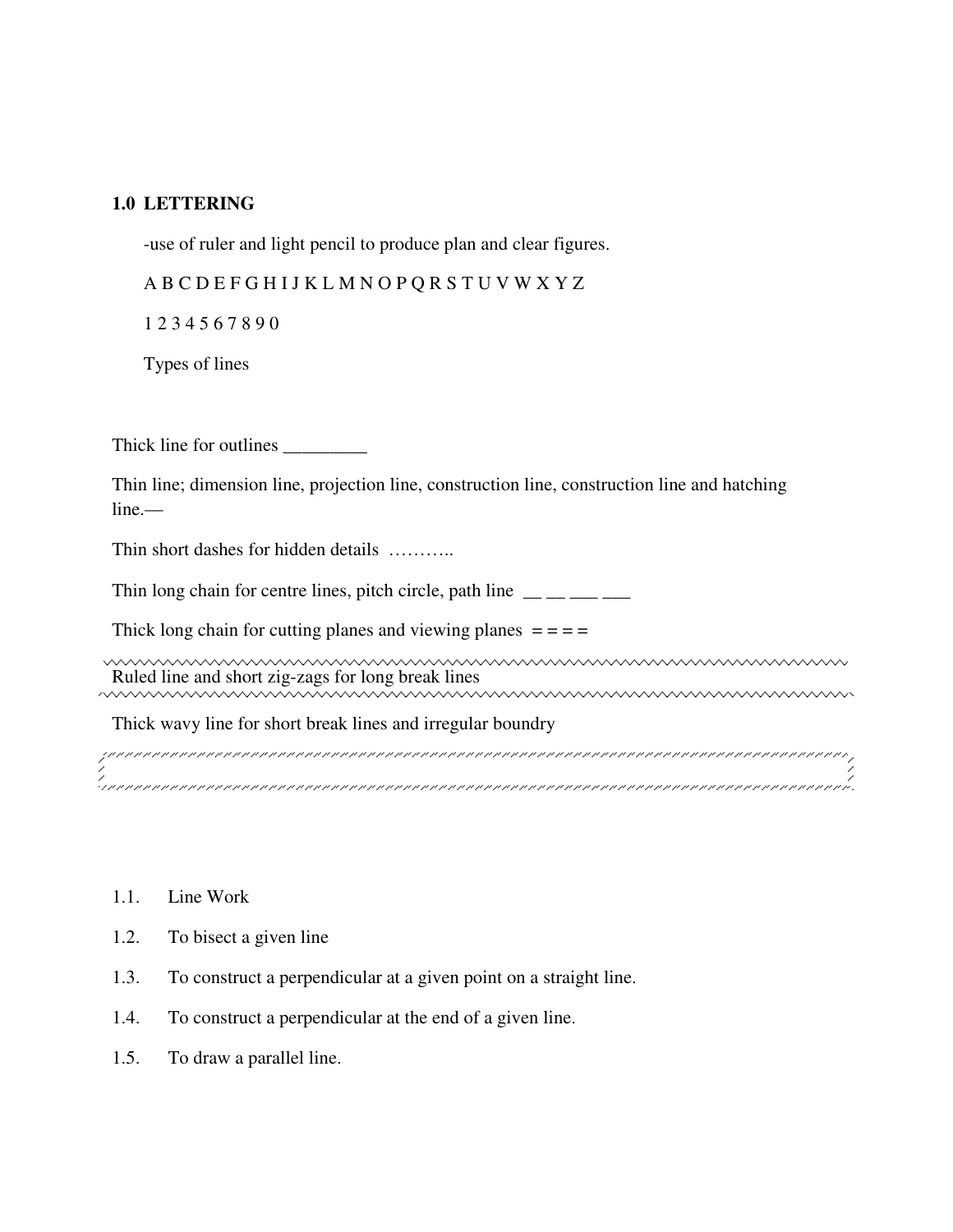1.6. To divide a straight line into a given number of equal parts: draw the given line AB, draw line AC at any convenient angle to AB, Step off along AC the required no of equal divisions .Join the steps to point B. Draw the line.



ANGLES: formed when two lines meet.





ACUTE ANGLE OBTUSE ANGLE REFLEXANGLE

 $A)$  t



B)

To construct an angle similar to a given angle



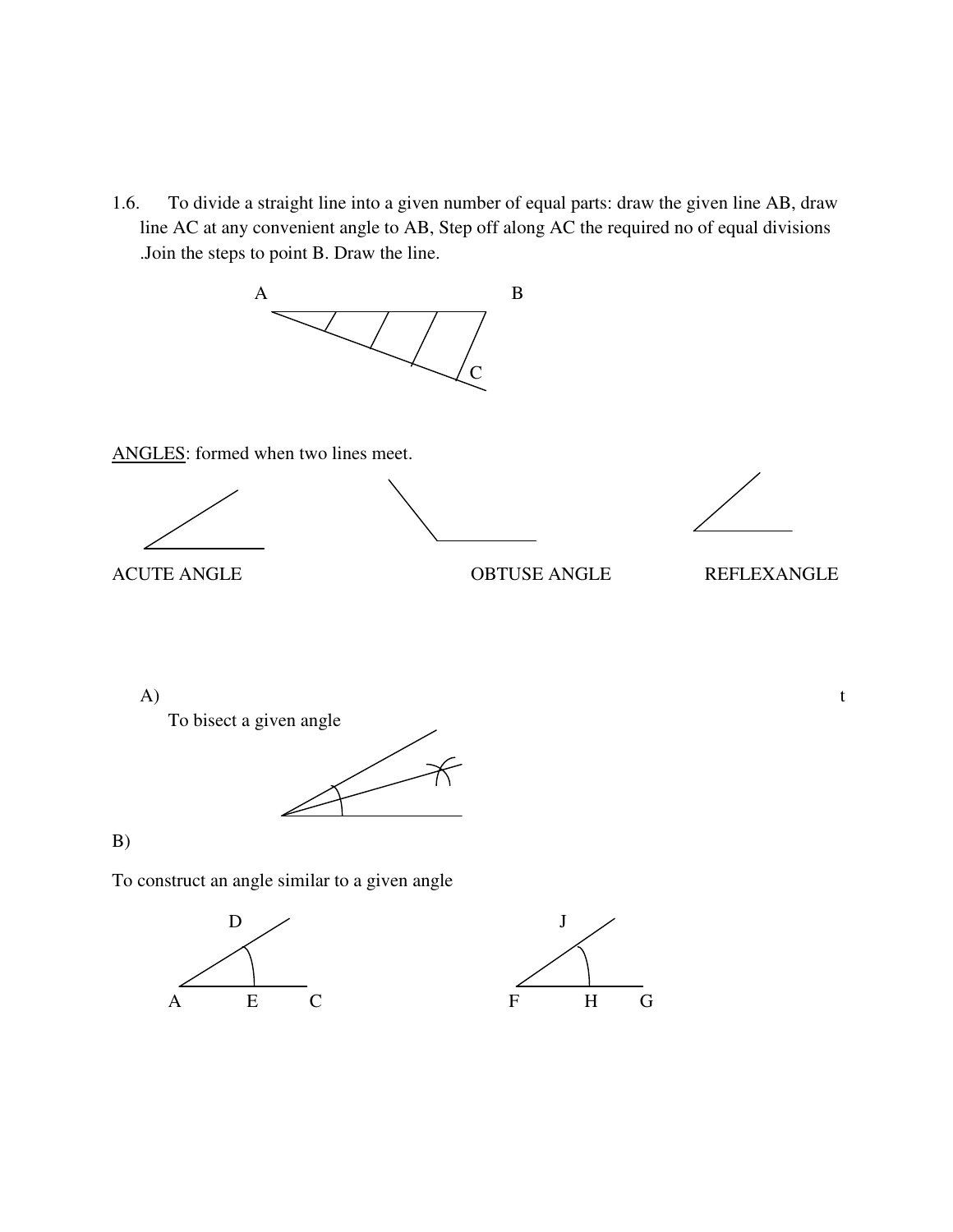C)

to construct an angle of  $45^0$ 



D) To construct an angle of  $60^0$ ,  $30^0$ ,  $15^0$ ,  $71/2^0$ 



**TRIANGLES** 





 ${\bf F}$ 

Right angled triangle<br>
Equilateral triangle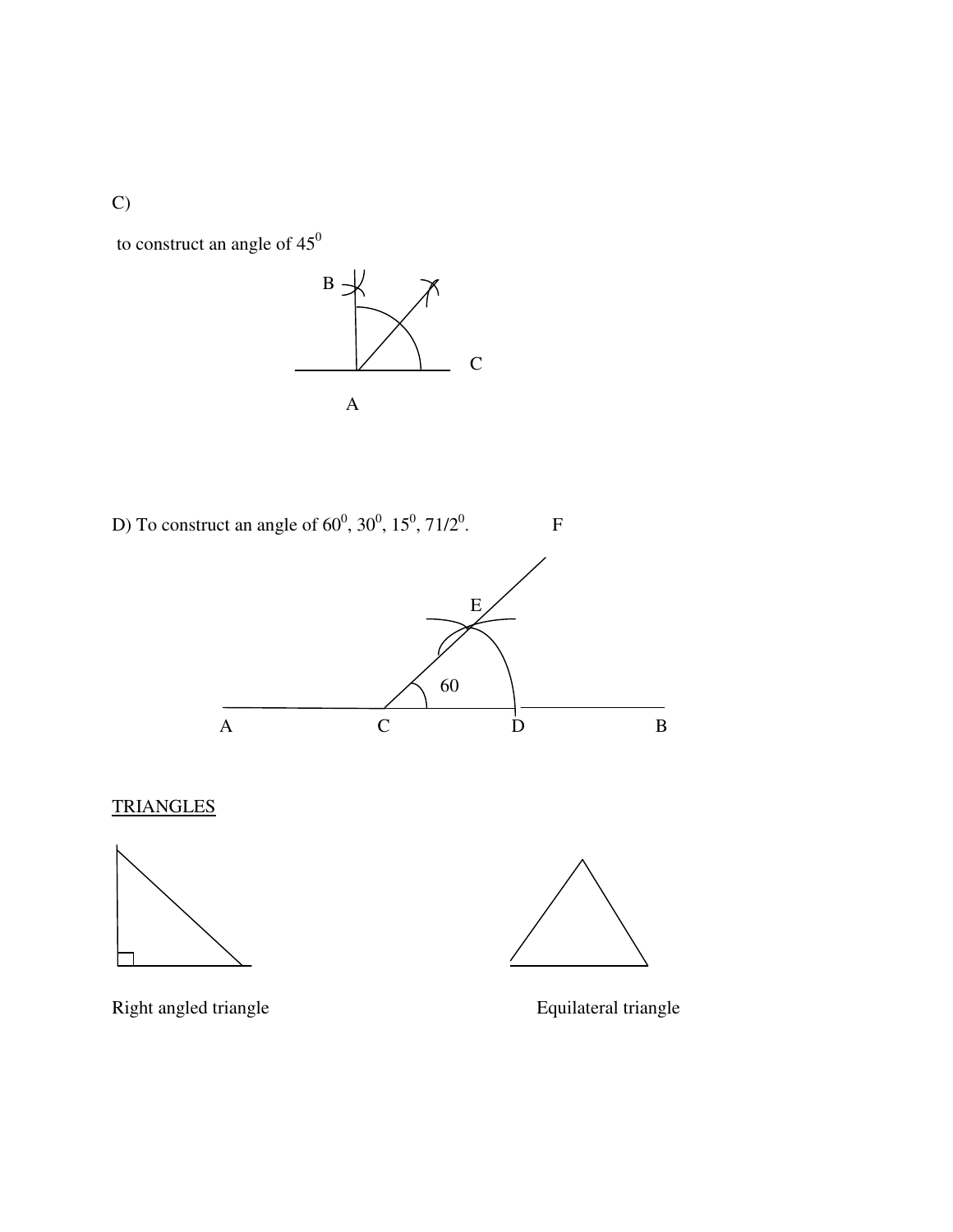

To construct any triangle given the length of the three sides.



To draw a triangle when given two sides and the included angle.

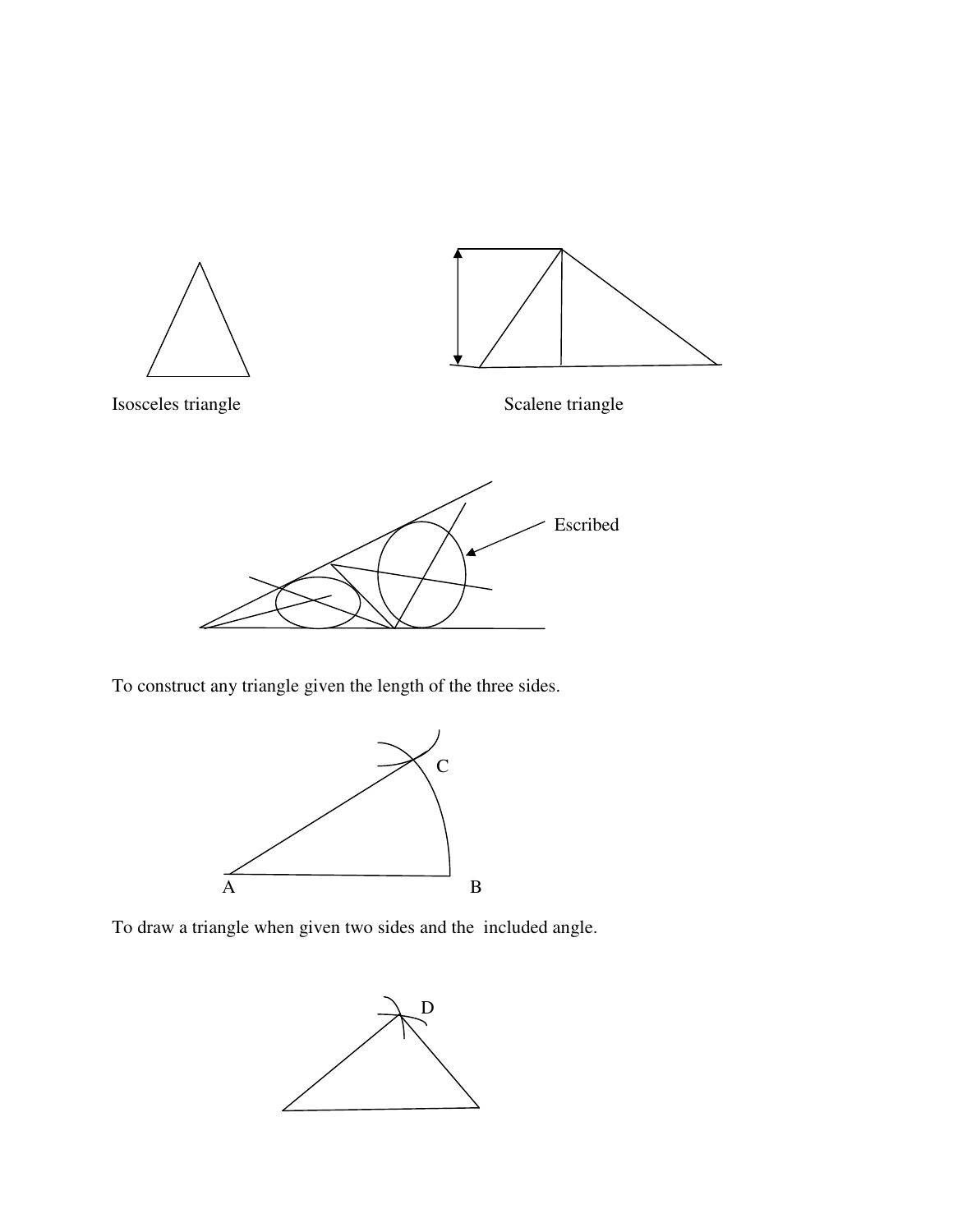A B

**THE CIRCLE**

Circle, Diameter, Radius, Arc, Chord and Tangent

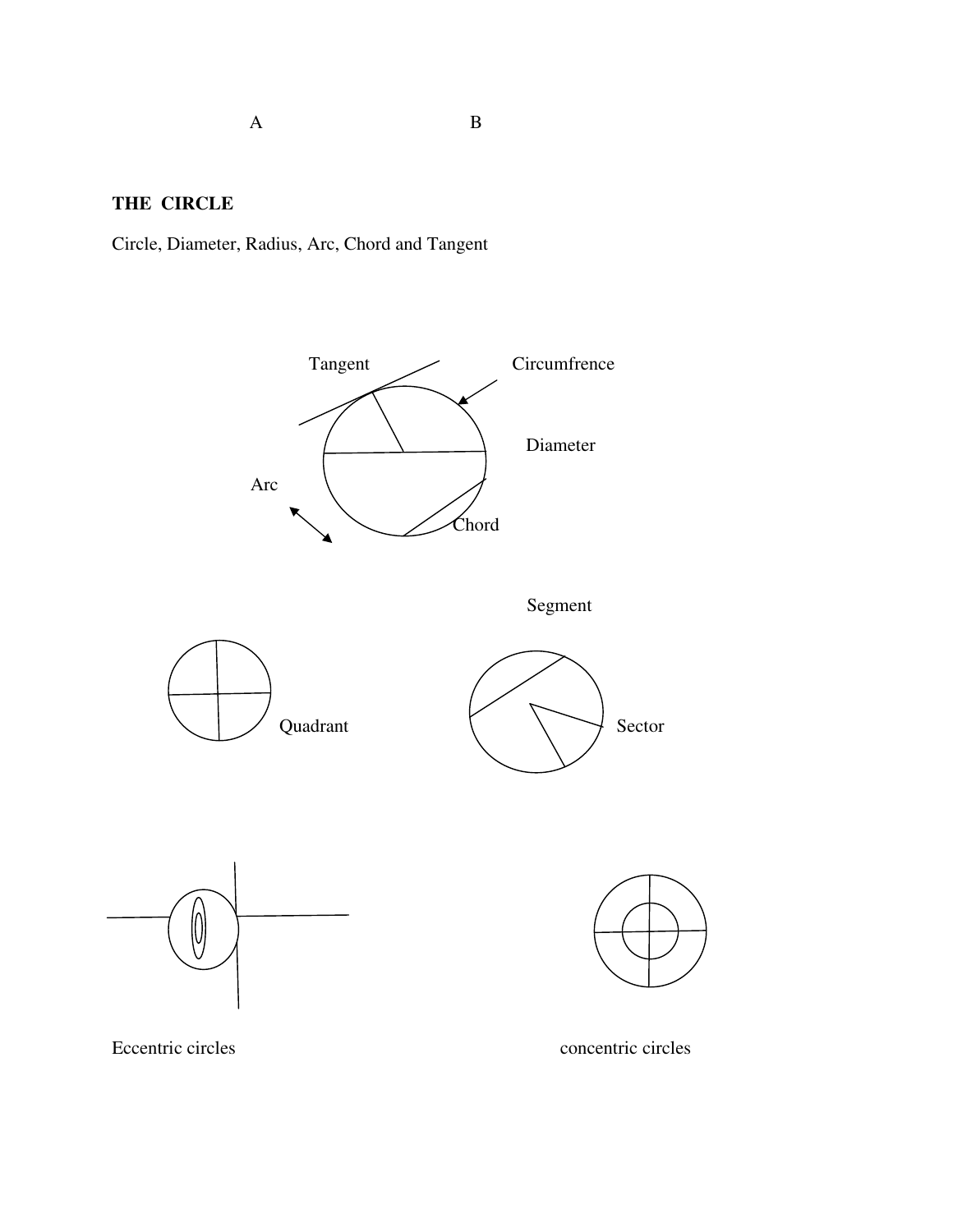To draw an inscribed circle to a given triangle





1. To draw a hexagon using a  $60^{\circ}$  set square when given the length of side.



-draw one side AB  $\begin{array}{ccc} \text{C} & \diagup \bigwedge & \text{D} \end{array}$  -draw a line from A and B in turn at  $60^0$ 60 and mark off the length of side C and D

-draw a line from C and D in turn at  $60^{\circ}$  and mark off the length of side to give pts E and F. Join E to F.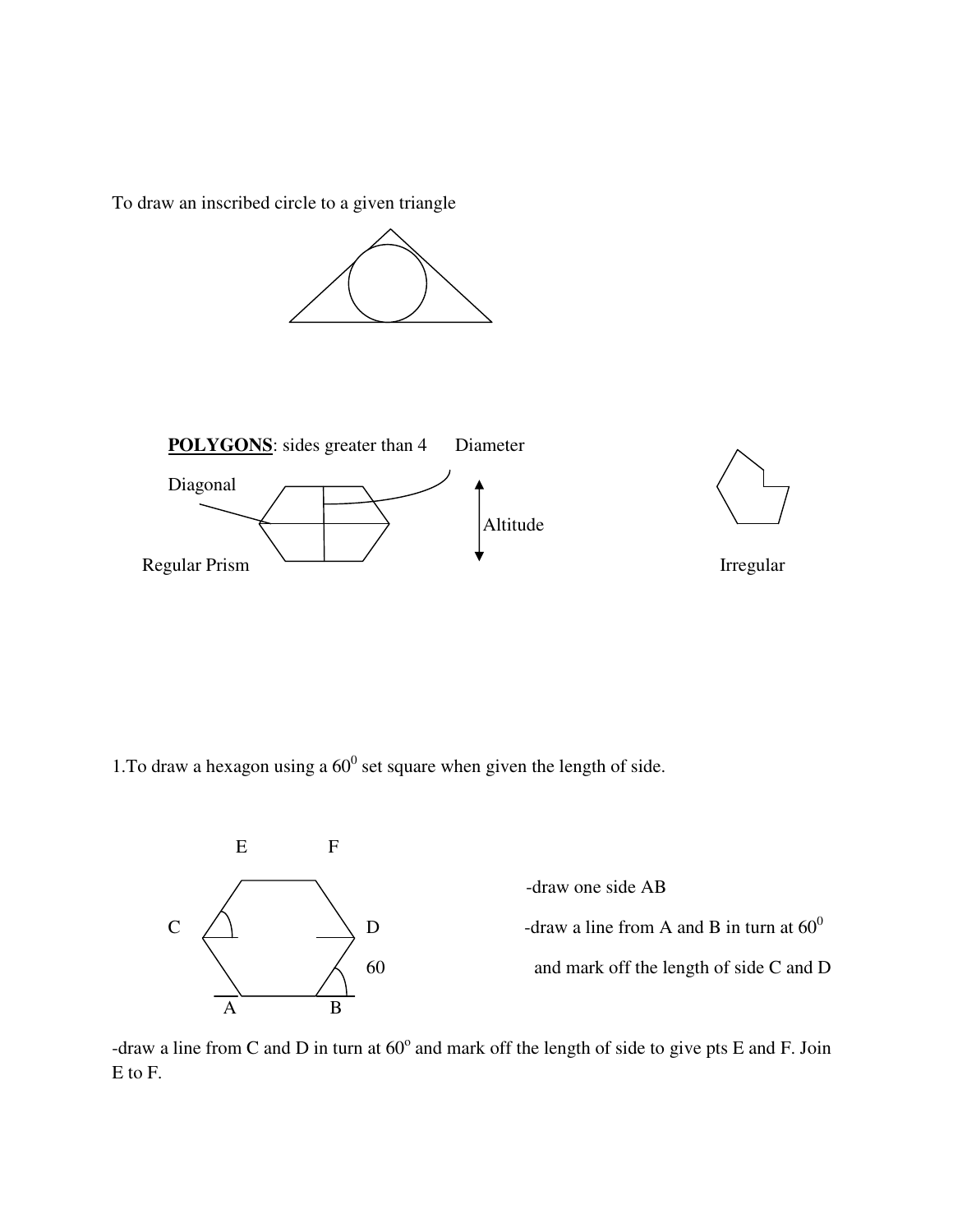2)To draw a hexagon within a circle when given the length of side.

Draw a circle of radius equal to the length of the given side, draw horizontal diameter AB. Draw arcs above and below with centre A and B. Join all pts.



To draw an octagon using  $45^{\circ}$  set square when given the length of side



#### **CONIC SECTION**

Frustum of a cylinder prism

### **SECTIONS**

A rectangular prism with its top sliced off. The sliced surface is called THE SECTION. An object truncated. The part frustum.

#### To draw the true shape of the section

1. Draw lines perpendicular to the section from A and B. true length of sec.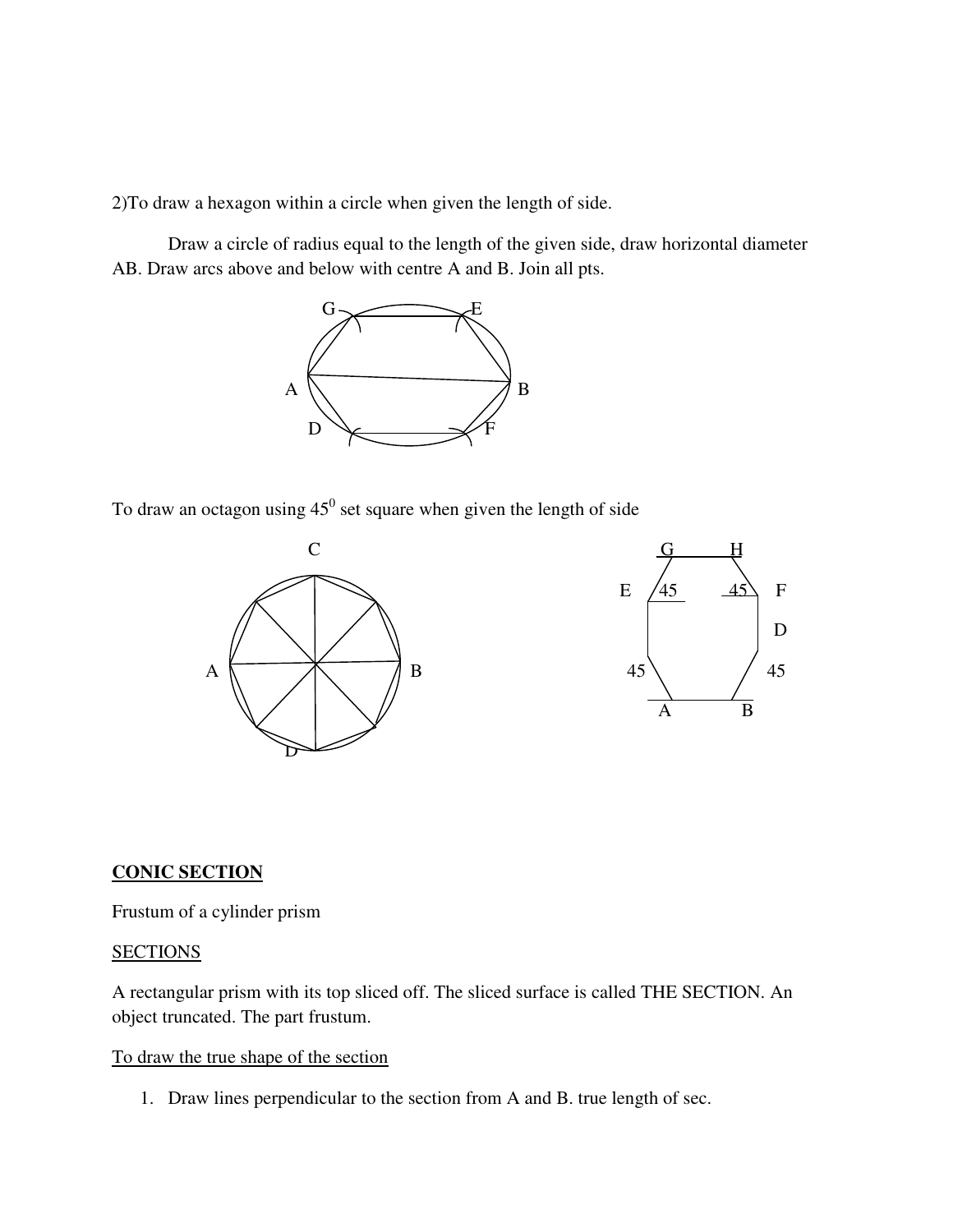- 2. At any point, draw the line parallel to the section.
- 3. Mark the true width of the section 1-2 from the plane.



To draw the true shape of the section of the truncated hexagonal prism

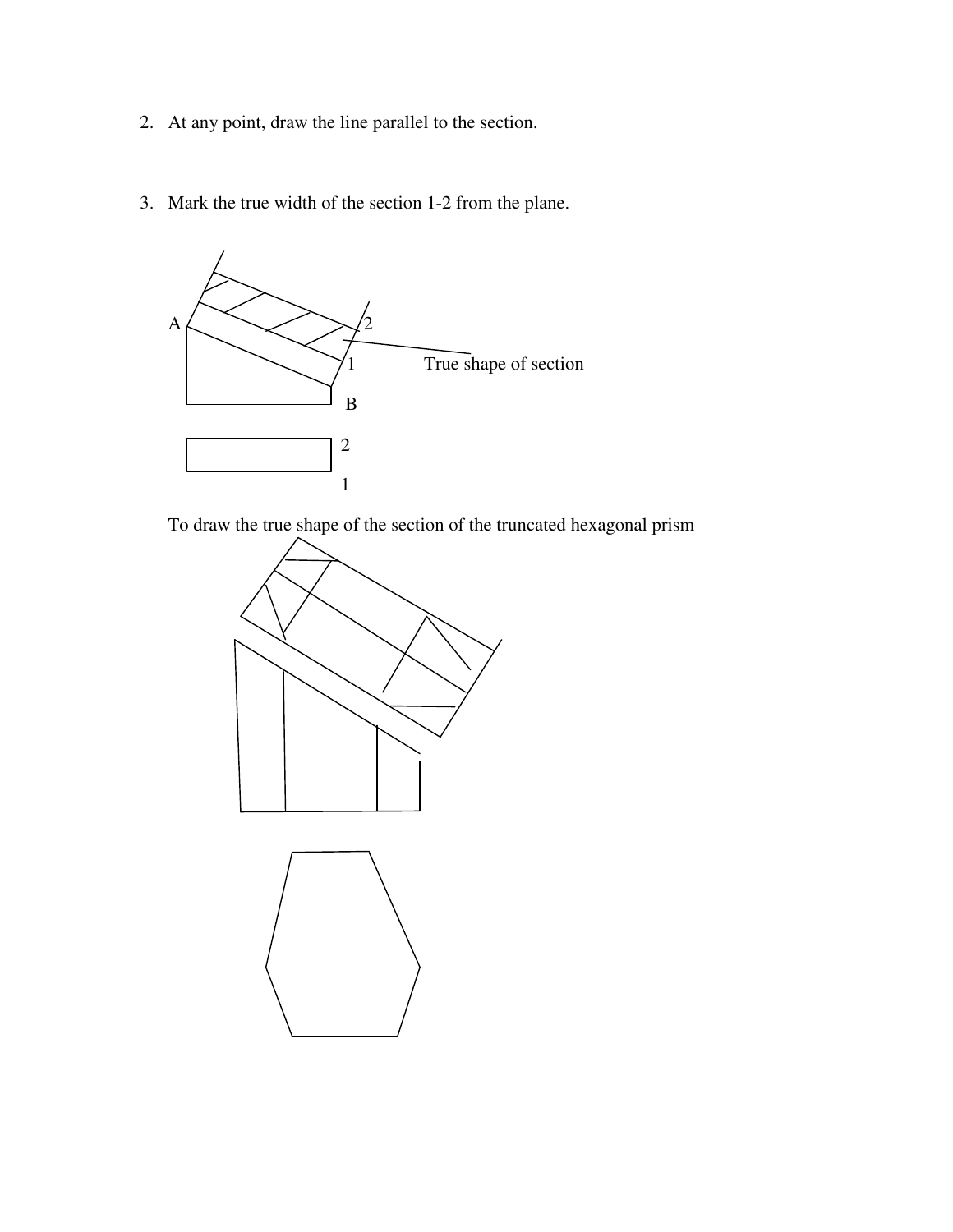To draw the true shape of the section of the frustum of the cylinder

- 1. Divide the circumference of the plan into 12equal parts. Project lines from these points to the section AB.
- 2. Project lines perpendicular to the section AB from the point on it.
- 3. At a point, draw a centre line O parallel to the section. Mark 0-1, 0-2, 0-3( obtain from plan ) on each side.

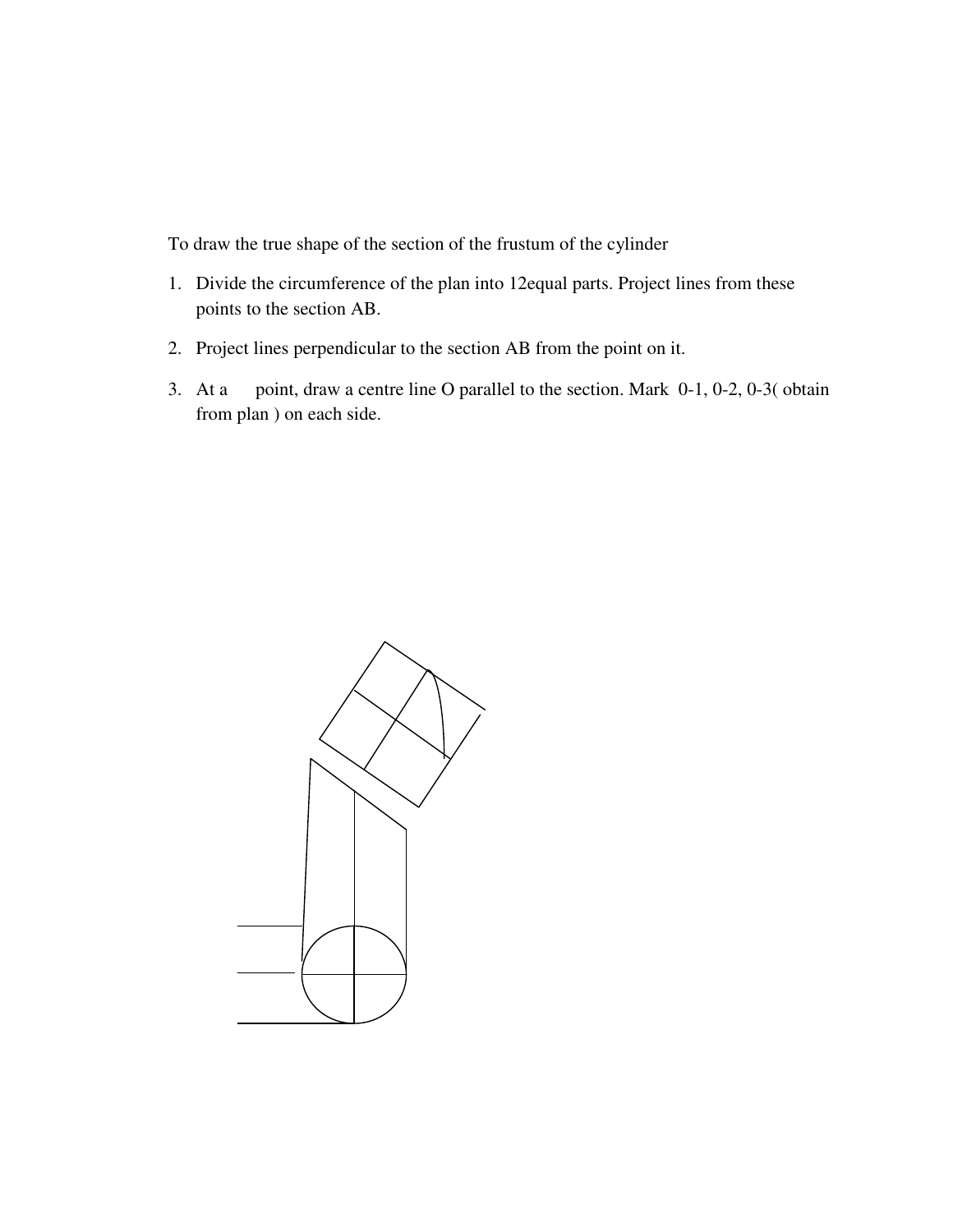## **DEVELOPMENTS**

To draw the development of an object means to draw the shape of all its surfaces laid out flat in one plane. The development when bent along certain lines will form the shape of the object.

### **A; To draw the development of the square prism**

Steps 1. Project lines from the elevation to obtain the height of the sides

- 2. Mark 1-2, 2-3, 3-4, 4-1 from the plan.
- 3. Add the top and bottom.



#### **B To draw the development of the truncated prism**

- Step: 1. Project lines from the elevation to obtain the heights of the sides.
	- 2. Mark 1-2, 2- 3, 3- 4, 4- 1 from the plan.
	- 3. Add the top and bottom.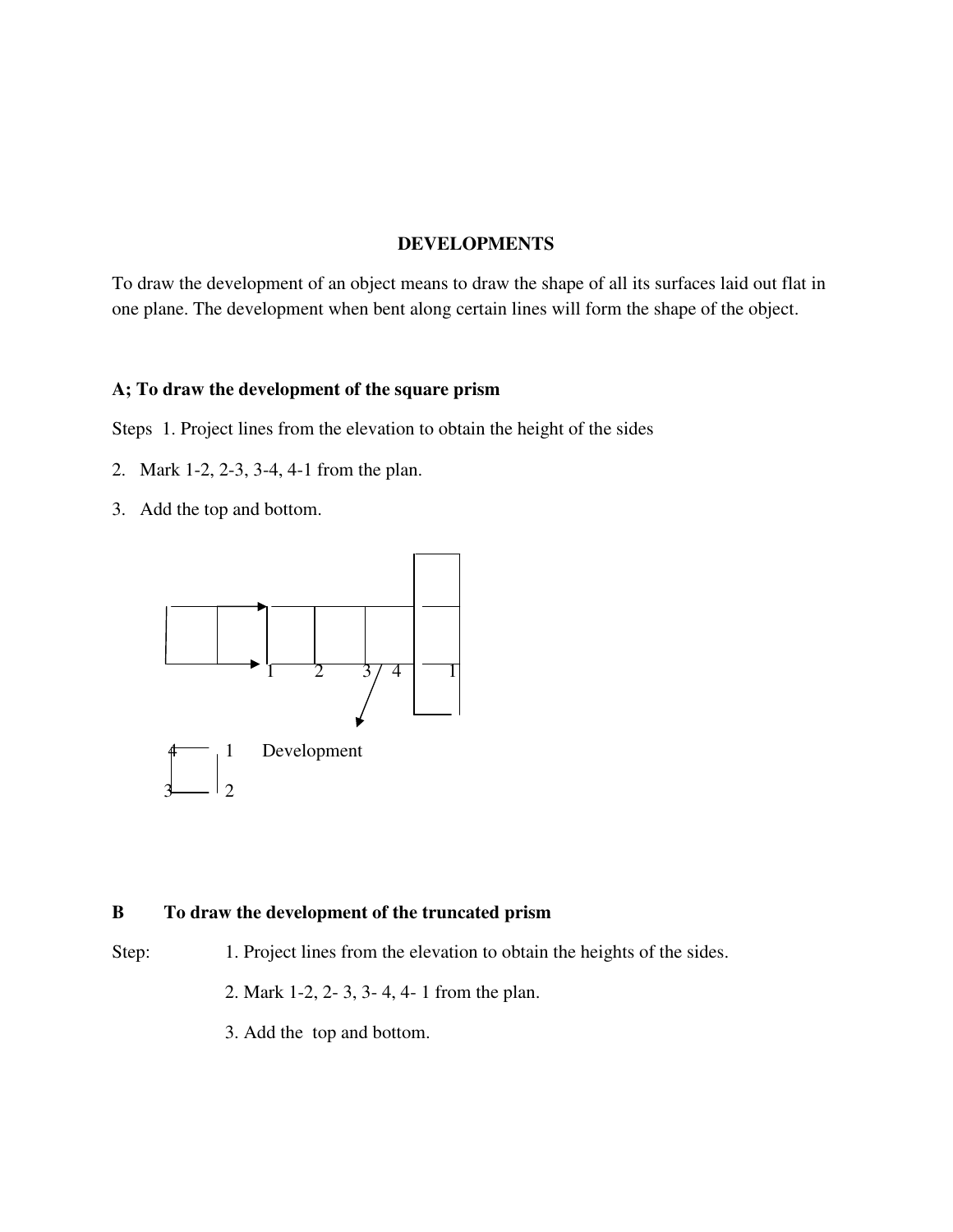

## **C Development of the frustrum of the cylinder**

1. Divide the circumference of the plan into a number of equal parts 1-12 and project these points to the section.

2. Project lines from the elevation to obtain the heights of the curve.

3. Mark units 1-12. Draw lines from these to intersect the above projection lines to obtain curve points.

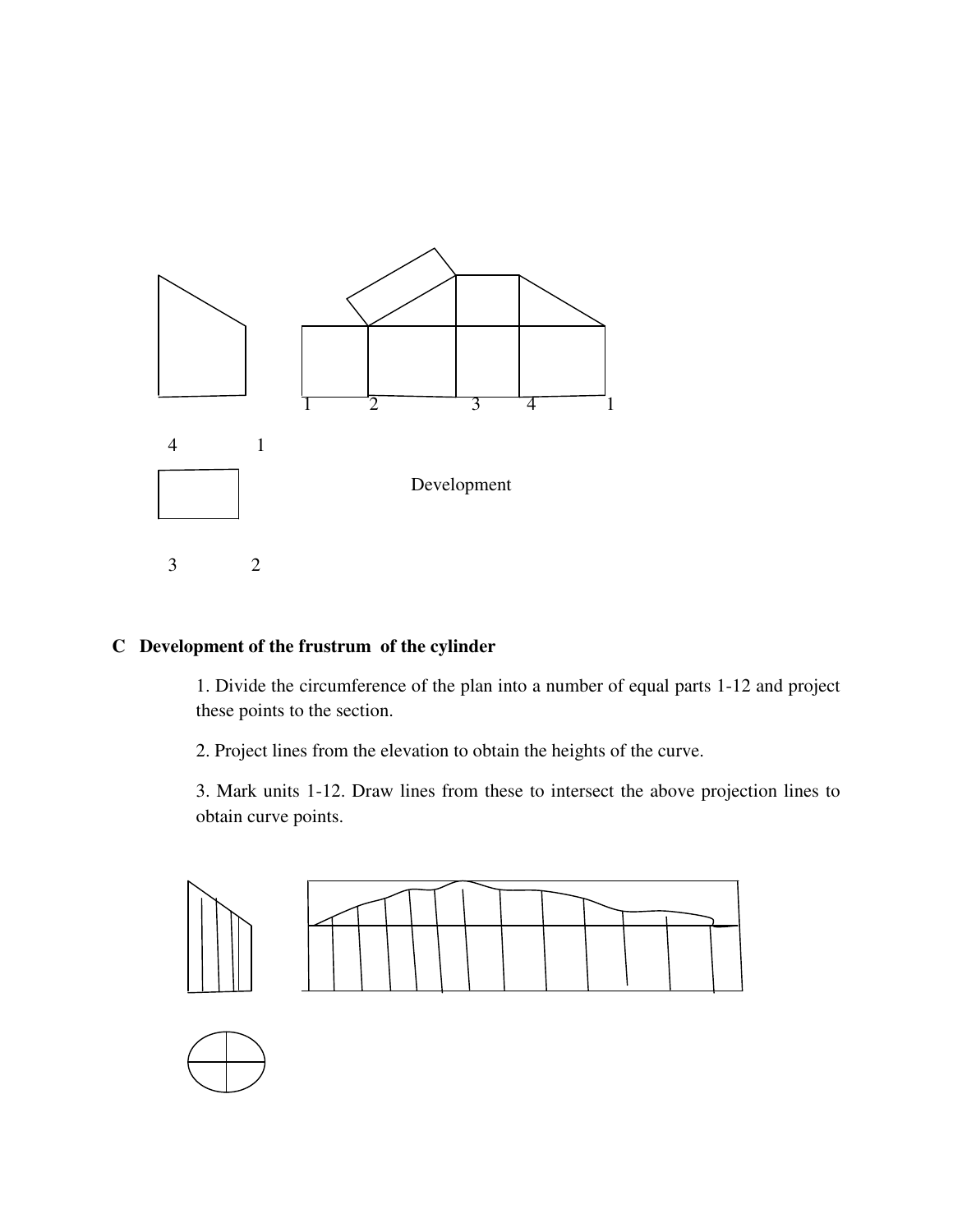#### **THE ELLIPSE**

It is a plane figure bounded by a curved line termed the circumference. Its longest diameter is called the major axis while the shortest diameter is called minor axis. The two axes bisect at right angles.

### **To draw an Ellipse by the Rectangle Method**

- 1. Draw a rectangle equal to the major and minor axes. Draw the axes AB and CD.
- 2. Divide EA and AF into 4 equal units.
- 3. Radiate lines from C to 1,2 and 3 on AF.
- 4. Radiate lines from D through 1,2 and 3 on AE to intersect lines 1,2 and 3. These are the curve points.

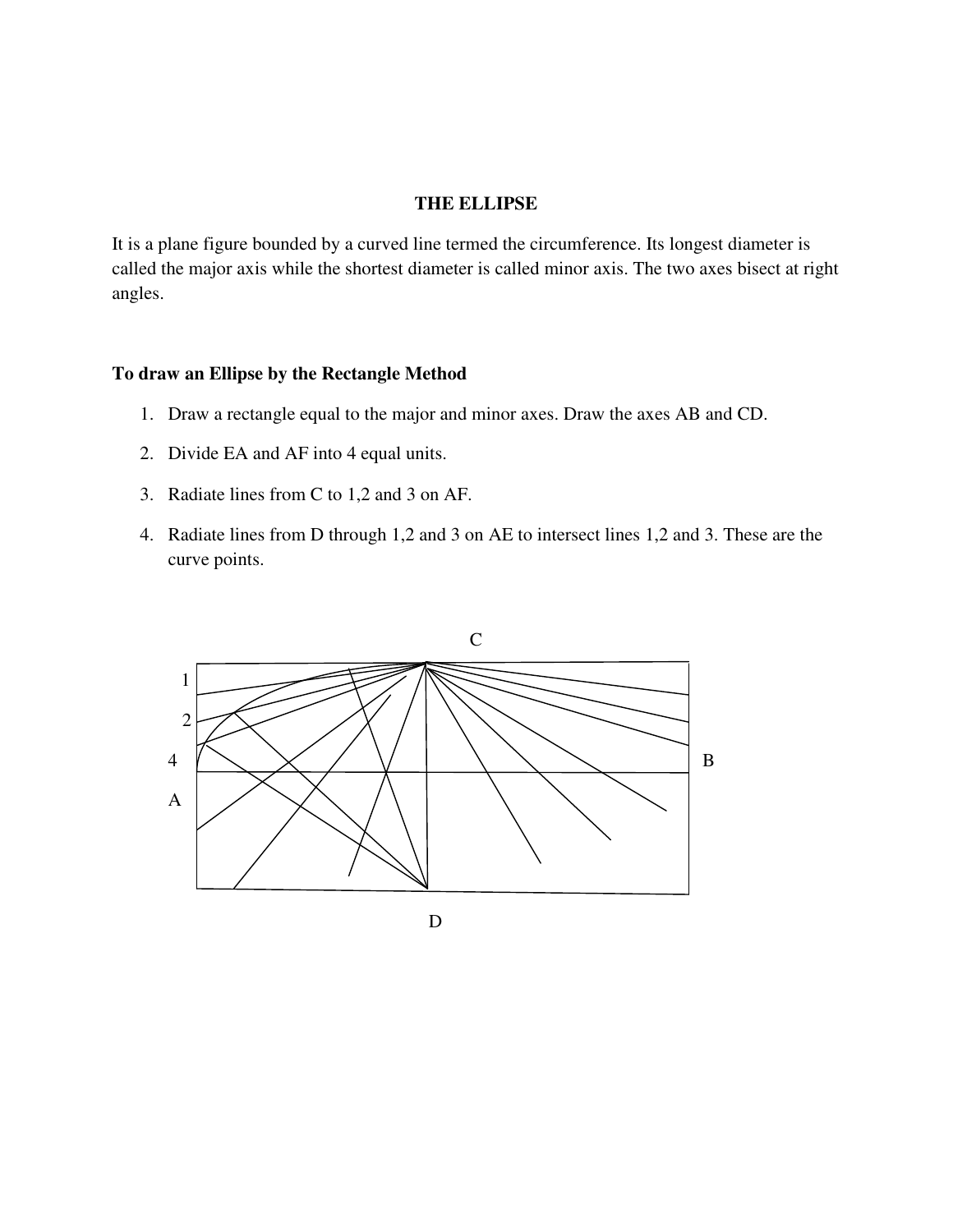## **To Draw an Ellipse by the Auxiliary Circle Method**

- 1. Draw two concentric circles equal in diameter to the major and minor axes.
- 2. Divide the circumference of the larger circle into 12 equal parts. Join these points to the centre of the circle.
- 3. Draw verticals from points 1-12 and draw horizontals from the points where the radiating lines cut the inner circle, to intersect the verticals. These are the curve points.